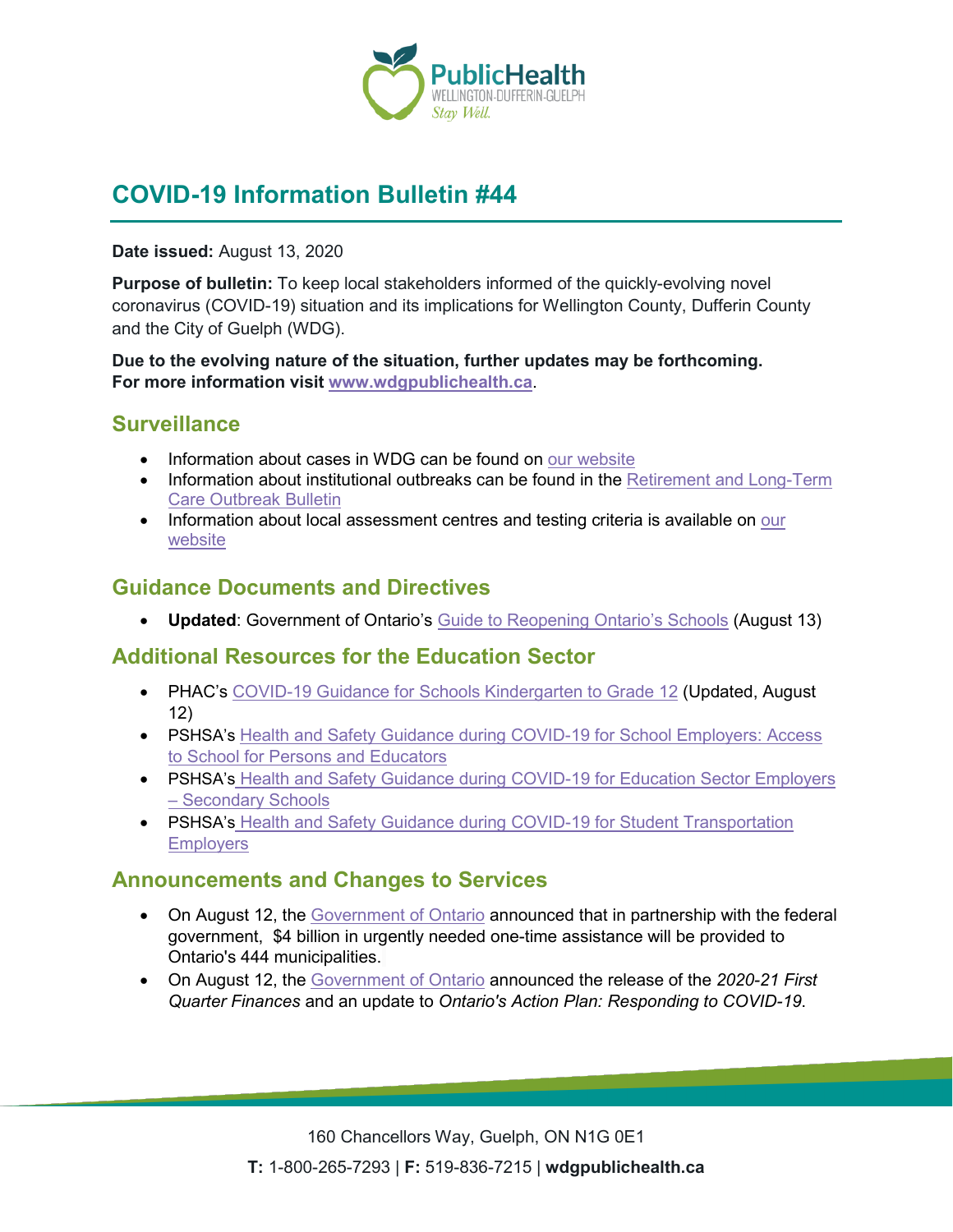

- On August 12, the [Government of Canada](https://www.canada.ca/en/indigenous-services-canada/news/2020/08/government-of-canada-announces-funding-for-indigenous-communities-and-organizations-to-support-community-based-responses-to-covid-19.html) announced an additional \$305 million to support Indigenous Peoples during the COVID-19 pandemic, through the Indigenous Community Support Fund.
- On August 11, the [Government of Canada](https://www.canada.ca/en/revenue-agency/news/2020/08/government-of-canada-launches-updated-canada-emergency-wage-subsidy-calculator-to-support-employers.html) launched an updated and improved Canada Emergency Wage Subsidy online calculator to help employers prepare to apply for the next period of the CEWS program, which will open for applications on August 17, 2020.

## *Ongoing COVID-19 Action*

## **COVID Alert App**

The [Government of Ontario](https://news.ontario.ca/opo/en/2020/07/covid-alert-available-for-download-beginning-today.html) is encouraging Ontarians to download [COVID Alert](https://covid-19.ontario.ca/covidalert?_ga=2.68068817.1702415536.1596548534-1123331746.1579028832) on their smartphones. The free, nation-wide app notifies users of potential exposure to COVID-19. Users who test positive for COVID-19 will receive a one-time key from their health authority that they can enter in the app. When the key is entered, COVID Alert will notify other users who may have come in close contact with that person for at least 15 minutes in the past 14 days so they can contact their local public health authority for guidance.

The app uses strong measures to protect data and does not track a user's location or collect personally identifiable information. The Privacy Commissioners of Canada and Ontario were consulted on the development of COVID Alert to ensure the highest level of privacy for users.

### **COVID-19 Testing**

Please go to an [Assessment Centre](https://wdgpublichealth.ca/your-health/covid-19-information-public/assessment-centres-wdg) to get tested. Public Health **DOES NOT** provide testing. No referral is needed. **Bring your health card to the assessment centre** (if you have one). It is OK if it is expired. Presenting your health card allows you to:

- Check your test results online. Public Health only calls those who test positive.
- Be treated or prescribed medication for other respiratory conditions if needed and if this option is available at your assessment centre.
- Move through the testing process faster.

Further instruction will be provided by the clinician at the assessment centre based on individual assessment. Be prepared for increased wait times at the assessment centres.

### **Check Your COVID-19 Test Results Online**

The Ontario government has launched an online [COVID-19 Test Result Viewer.](https://covid19results.ehealthontario.ca:4443/agree) This offers fast and secure access to test results on your computer or mobile device. NOTE: **Online test results are only available to those with an Ontario photo (green) health card.**

If you receive a positive result via the online COVID-19 Test Result Viewer, you will have the option to report your information to Public Health through Contact +. Contact + is a voluntary, web-based service for positive results received via the COVID-19 Test Result Viewer. **It does not replace the call you get from Public Health**. Contact + allows you to confirm your contact details as well as review and answer the questions that Public Health will ask you, in advance of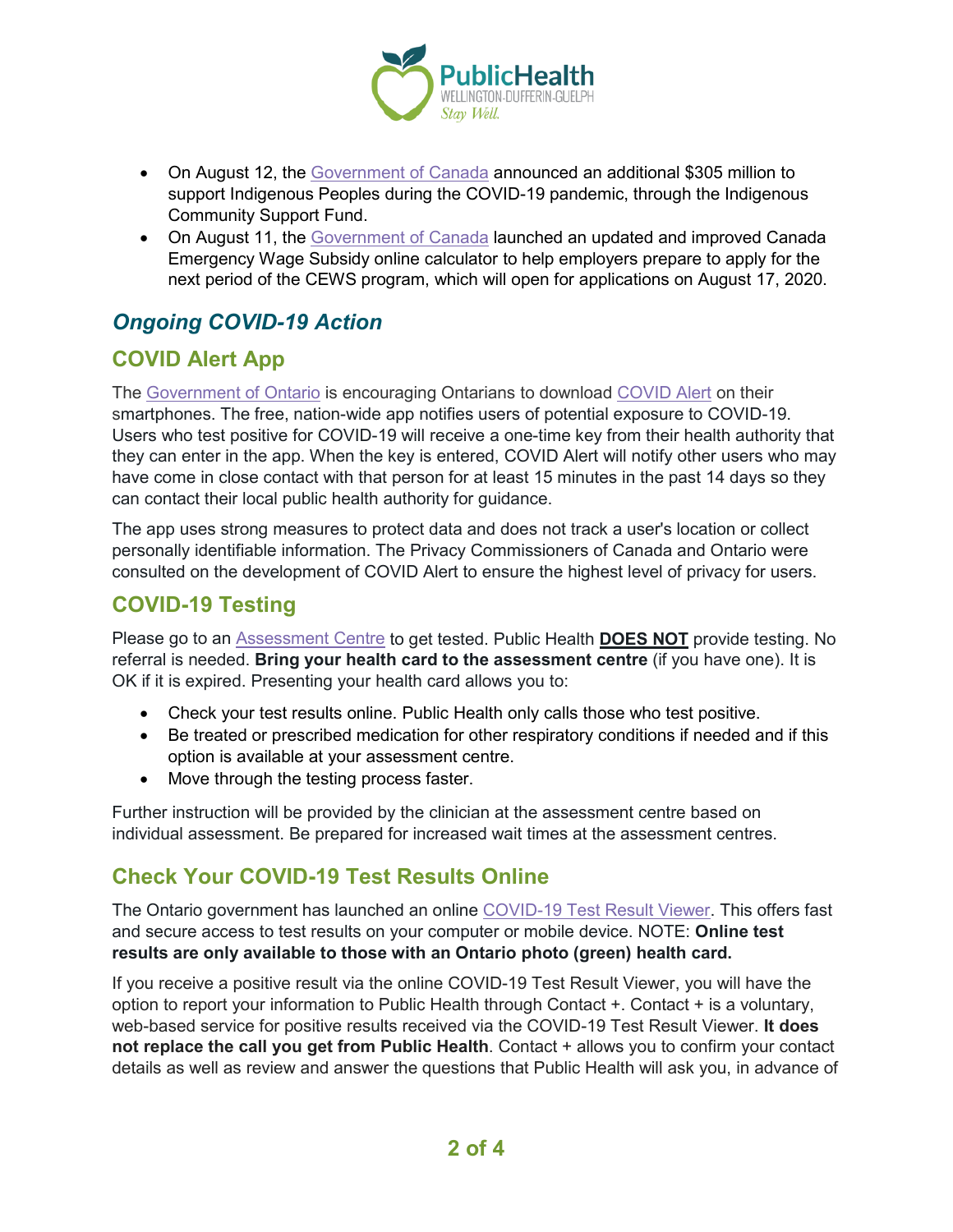

your call. You may add this information for up to 48 hours after your positive test result is reported. For more information about Contact + visit the [testing and results](https://www.wdgpublichealth.ca/your-health/covid-19-information-public/testing-and-results) page.

### **Face Coverings Required for Commercial Businesses in WDG**

Dr. Nicola Mercer, Medical Officer of Health, has issued an order under Section 22 of the *Health Protection and Promotion Act*.

What this means:

• A face covering is required for any customer, patron, employee or visitor when entering and while on the premises of any commercial establishment in the WDG region. The order will be in effect until rescinded.

For more details on the order and frequently asked questions, [visit our website](https://www.wdgpublichealth.ca/your-health/covid-19-information-public/face-coverings-class-order-and-faqs) or contact our call centre at 519-822-2715 ext. 4020.

Individuals who may be exempted from this Order:

- Children under the age of two years.
- Children under the age of five years (either chronologically or developmentally) who refuse to wear a face covering and cannot be persuaded to do so by their caregiver.
- People whose ability to breathe is in any way inhibited by the face covering.
- People that have any other medical reason they cannot wear a face covering safely, such as, but not limited to, respiratory disease, cognitive difficulties or difficulties in hearing or processing information.

Learn more about the [wear and care of face coverings.](https://www.wdgpublichealth.ca/your-health/covid-19-information-public/face-coverings-class-order-and-faqs/wear-and-care-face)



#### **Health and Safety Sector-Specific Guidance**

Sector-specific guidelines and posters to help protect workers and the public from COVID-19 are available from the Government of Ontario. These [guidance documents](https://www.ontario.ca/page/resources-prevent-covid-19-workplace) are being posted and updated as they become available, so check back regularly.